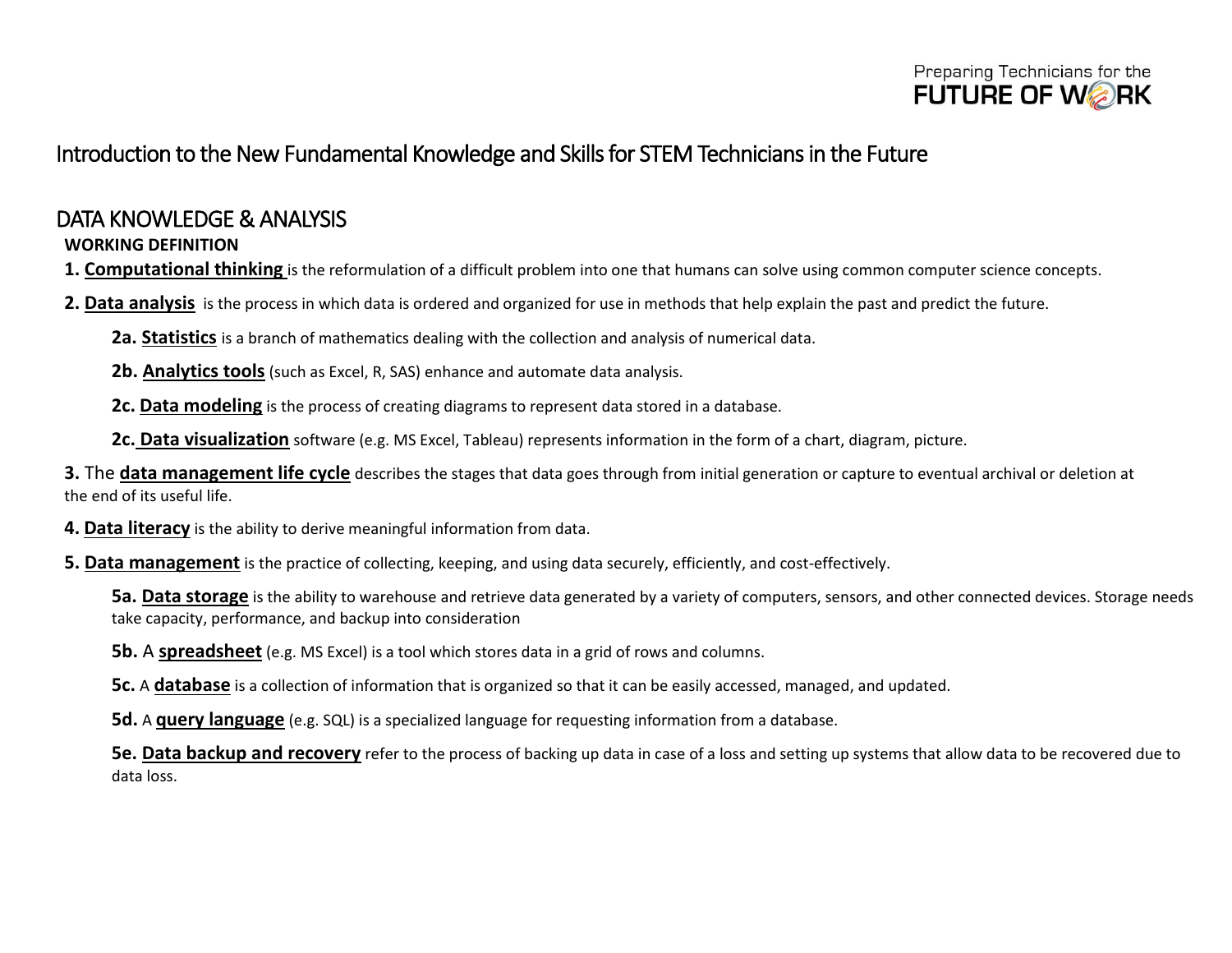

### ADVANCED DIGITAL LITERACY

#### **WORKING DEFINITION**

**1. Artificial Intelligence** is a science of computers emulating humans with intelligent software capable of simulating reasoning, learning, and problem solving.

**1a. Machine learning** is the ability of a computer to identify patterns to make predictions and decisions without human assistance.

**2. Automation/robots** are machines that can perform a variety of jobs by automating tasks traditionally accomplished by humans. The robot learns how to automate physical processes through software programmed for a specific series of tasks.

**2a. Human-Machine Interface** (HMI) is a panel that allows a human to control a machine. On modern machines, the interface is often a touch screen similar to an iPad. Legacy machines may have physical buttons or knobs. The HMI is normally software that control hardware and be found in industrial environments that allows an operator to control machines.

**3. Basic programming** (e.g. Python) is used in programs for programmable logic controllers (PLCs). The idea is based on technicians having a common language between programmers and industrial maintenance personnel. It typically uses sequential programming language that is designed to represent a program through ladder diagrams.

**4. Function block diagram programming** is a language in which elements appear as blocks showing inputs and outputs. Function block programming is a graphical language often used for programmable logic controller (PLCs) in an automated manufacturing environment to monitor or control temperature, flow, and pressure levels.

**5. Digital literacy/fluency** is a person's ability to identify and use the appropriate digital tools and technologies to achieve a specific outcome.

**5a. Cloud literacy** means understanding that the cloud stores data remotely and enables users to access and download data on any Internet-connected device, such as a laptop, tablet or smartphone. The cloud is being used by every team within a business: design and engineering, production, quality control, research and testing, manufacturing, inventory management, HR, accounting, vendor relations, e-commerce, and sales and marketing.

**6. Digital twins** use sensors attached to machines to create a software model that mimics the operation of the machine. The sensors provide the software model a live status of important components of the machine. This pairing of the virtual and physical worlds allows analysis of data and monitoring of systems to head off problems before they can occur.

**7. Edge computing** is the practice of processing data near the edge of your network, where the data is being generated, instead of in a centralized dataprocessing warehouse (usually the cloud). It can improve response time and save bandwidth.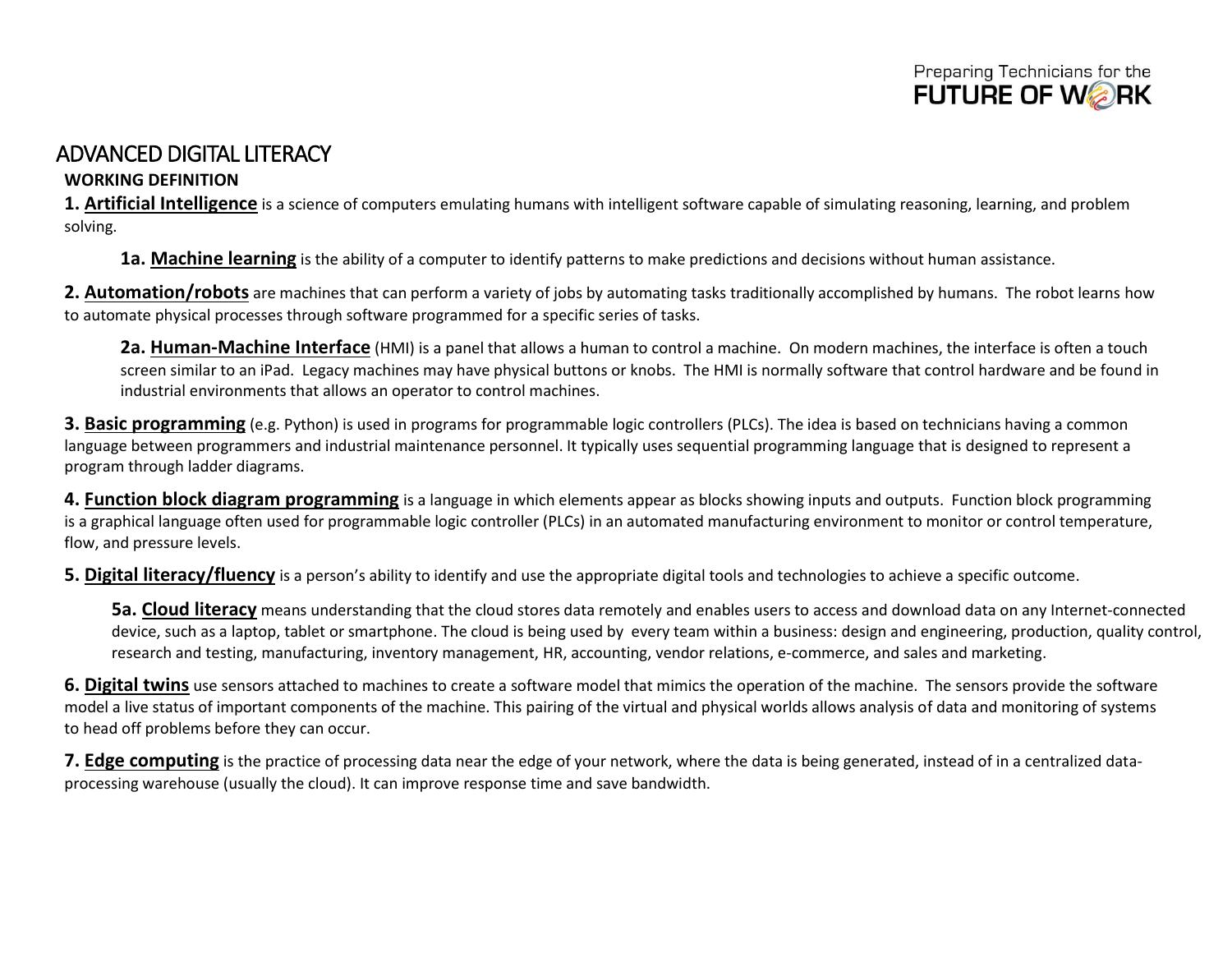

**8. Network architecture** is the physical and logical design of software, hardware, protocols, and transmission media (wired or wireless). The two most common types of network architectures are Peer-To-Peer and Client/Server network.

**9. Network/device communication** is a set of rules or protocols that allow two or more devices to communicate over a wire or air. TCP/IP is the most widely used communications protocol and is used to access the Internet.

**9a.** The **Internet of Things**(IoT) consists of physical devices that are connected to the Internet. IoT devices are a combination of sensors, software, and electronics that connect to a central location usually in the cloud. IoT devices are normally controlled or monitored by an app on a mobile device. A Ring doorbell is a common example of an IoT device.

**9b. Security controls** include defenses or countermeasures to avoid, identify, prevent, or minimize security risks to property, data, or computer systems. Two of the most basic security controls include actively managing hardware devices and software on the network to prevent unauthorized access.

# BUSINESS KNOWLEDGE & PROCESSES

#### **WORKING DEFINITION**

**1. Blockchain** is a digital, public ledger that records online transactions. It consists of an algorithm that allows for the tracking of the movement of an item. The records are kept in a distributed network to prevent falsification and are kept secure by encrypting, validating, and permanently recording transactions.

**2. Overall Equipment Efficiency** (OEE) identifies the percentage of manufacturing time that is truly productive. An OEE score of 100% means you are manufacturing only Good Parts, as fast as possible, with no Stop Time.

**3. Business cycles** are the "ups and downs" in economic activity.

**4. Communication** skills are essential to professionals who need to inform and persuade through written, social, and verbal communication. Social communication skills are the non-verbal components to communicating (e.g. eye contact).

**5. Continuous process improvement** is the ongoing improvement of products, services, or processes through incremental and breakthrough improvements.

**6. Entrepreneurship** consists of seeing a commercial opportunity and responding by bringing a new product or process to the market, or by improving an existing product, service, or method of production.

**7. Ethics** are the moral standards to which we and our society holds us; these can be more stringent than what we are legally required to do.